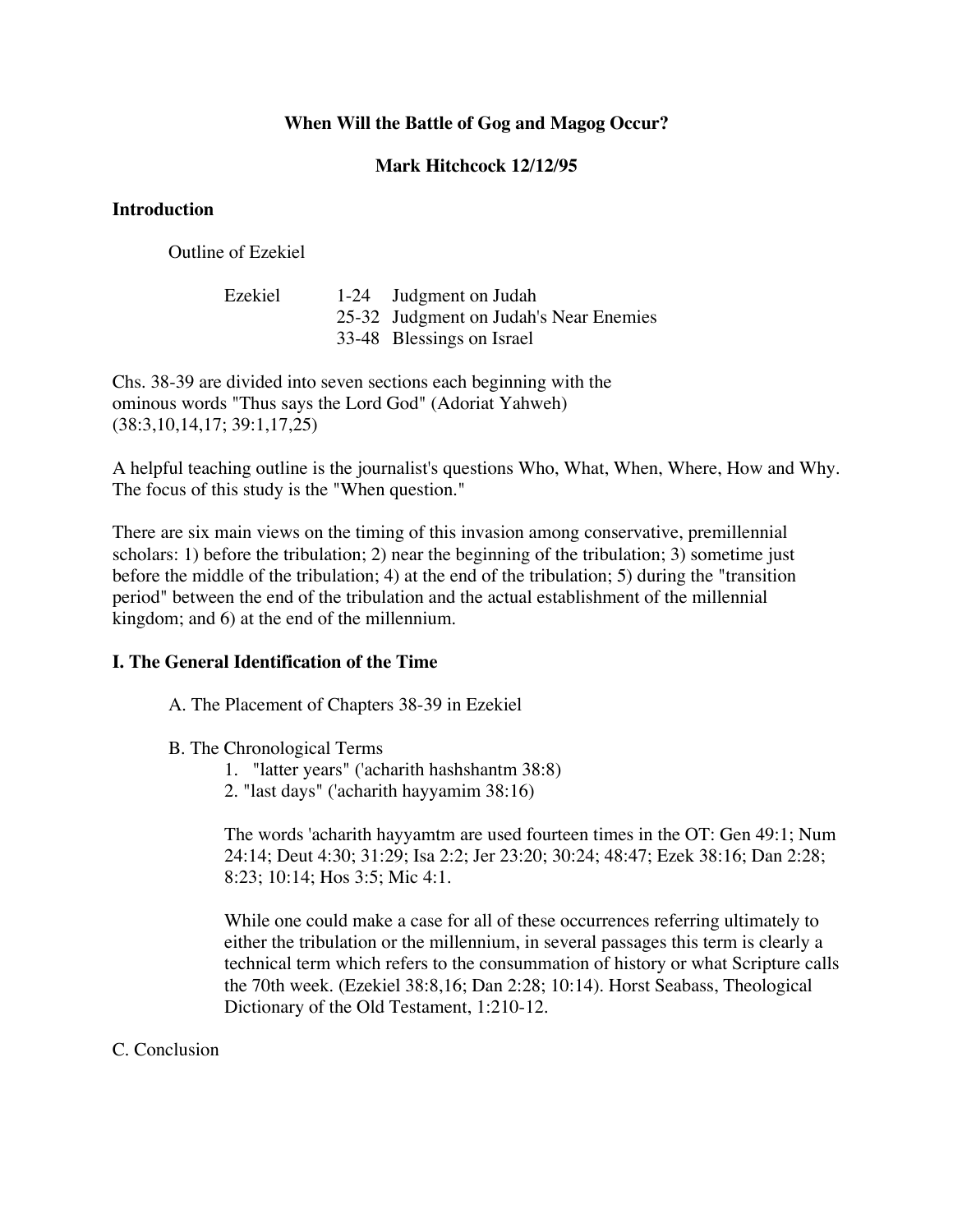The placement of chapters 38-39 in Ezekiel and the chronological terms used eliminate two of the above views as viable alternatives: 1) before the tribulation; 2) at the end of the millennium.

The "transition period" view can also be eliminated because it is inconceivable that Israel could be fully restored to the land, wealthy, living securely and that this vast horde of nations could assemble their massive army and invade Israel all in a period of 75 days.

#### **II. The Specific Identification of the Time**

- A. The Regathering of Israel (Ezek 36-37)
- B. The Rest of Israel (38:8,11,14; cf. Dan 9:27)
- C. The Response of Israel (39:22)
- D. The Retribution of God (39:7)
- E. The Return to Ancient Weapons (39:7)
- F. The Relationship of Ezekiel 38-39 and Daniel 11:40-45
	- 1. the same time period
		- a. Dan 10:14
		- b. Ezek 38:8,16
		- c. Dan 11:40-12:1

The events in Daniel 11:40-45a seem to occur just before and at the midpoint of the 70th week. Several points support this conclusion. First, as a result of the destruction of the king of the South and king of the North, the willful king invades Israel. This Is consistent with Daniel 9:27. Second, the willful king begins his persecution of Israel at this point. Third, the entire context of vv.40-45 pictures the ascension of the willful king to power which the Scriptures reveal will begin at the middle of the tribulation (Rev 13:4-5). Fourth, at this point the willful king establishes his headquarters in Jerusalem and desecrates the temple (1 1:45a; 9:27) Fourth, the great tribulation is clearly mentioned in the following context in 12:1.

- 2. the same geographical areas
	- a. a northern confederation of nations